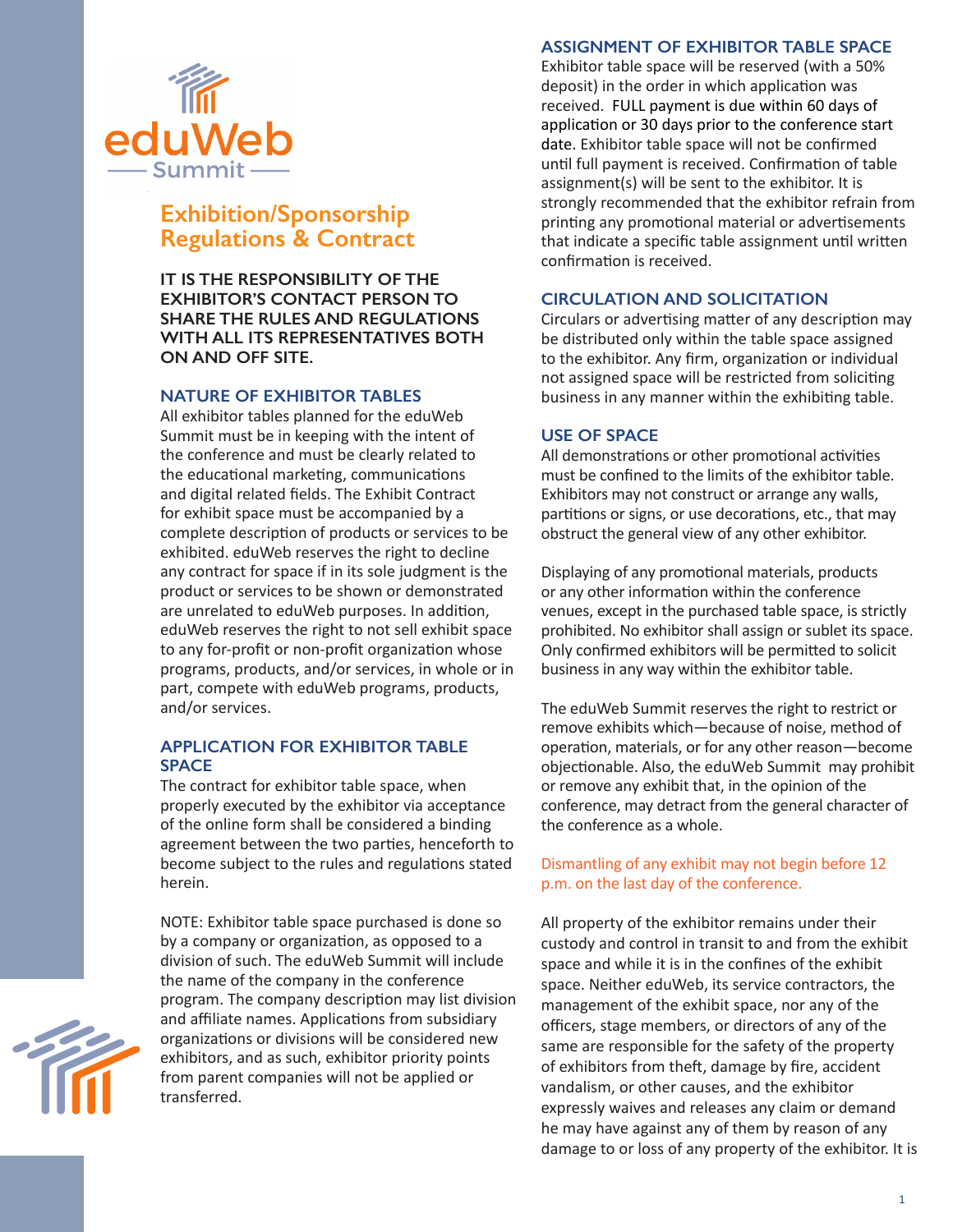recommended that exhibitors obtain adequate insurance coverage, at their own expense, for property loss or damage and liability for personal injury. No exhibitor materials will be stored or secured in eduWeb Summit offices or space.

# **DEFAULT**

Any Exhibitor failing to occupy and/or notify by 5 p.m. ET on Tuesday, July 26, 2022, any space contracted for but not canceled, is obligated for the full cost of the space and is not entitled to any refund. eduWeb shall have the right to use said space to suit its own convenience, including using the space for another Exhibitor without any refund or allowance to the defaulting Exhibitor, and without incurring any obligation of any kind to said prospective Exhibitor.

## **USE OF COMMON AREAS**

The aisles, passageways and overhead spaces remain strictly under control of eduWeb and no signs, decorations, banners, advertising matter or special exhibits will be permitted in them except by special written permission of eduWeb. Uniformed booth staff, models and other employees must remain within the booths occupied by their employers. Any and all advertising distribution must be made from the Exhibitor's booth space. The Exhibitor will be responsible to abide by all city fire and safety codes, which may be in effect.

# **CONFERENCE ATTENDANCE**

Conference attendance (all events) is limited to those registered and paid exhibitor staff; this is not available for partners.

## **VARIATIONS**

Exhibitors and sponsors acknowledges and agrees that the event is subject to variation by eduWeb at any time and from time to time for any reason, without liability to the Exhibitor or Sponsor or any Relevant Person, including but not limited to changes to: (a) the primary venue or the location of the Event or components of the Event within the venue; (b) the date(s) of the Event; (c) the method of delivery of the Event, such as by converting the Event to a fully or partly on-line or "virtual" event; (d) program content, its order or session times, the speakers, entertainers and other presenters; (e) the social programme and any venue for dinners and other social events.

If (and only if) the Event is postponed, moved to a different primary venue or converted to a fully on-line or "virtual" event, we will give the Exhibitor and Sponsor notice of the relevant variation(s). In all other cases, details of material changes will be posted to the event website. The exhibitor/sponsor is responsible for checking for such notifications/alerts prior to the event.

eduWeb, its employees and its agents, will not be liable to hold the event as scheduled due to events such as fire, any act of God, public emergency, Pandemic/public health risk, strike, any law or regulations of public authority, or other reason beyond eduWeb's control which make it impossible or impractical to hold the event.

A cancellation of the event shall cause the return of payment(s) for exhibit space, less a proportionate share of actual expense incurred in conjunction with the production of the Expo.

#### **CANCELLATION DATE**

Payment for table will be refunded in full, less a \$350 per table space processing fee, if written—via e-mail request for cancellation is received by the eduWeb Summit no later than 45 days prior to the event. Telephone cancellations will not be accepted.

No refunds will be made if the exhibitor cancels within 30 days or if the exhibitor fails to occupy the exhibitor table space on site.

These regulations become a part of the contract between the exhibitor and the eduWeb Summit. They have been formulated in the best interest of the exhibitors.

#### **FLOOR PLAN**

The eduWeb Summit maintains the right to modify the floor plan to the extent necessary for the best interest of the conference.

## **SHIPPING/RECEIVING**

When mailing packages to the hotel, please have the correct contact name who will be claiming it, marked with the name and date of your meeting, on the shipping label. Please check for up-to-date information on our website.

#### **MARKETING/TABLE MATERIALS**

The conference is not responsible for any misguided or lost materials shipped to the hotel for your table space.

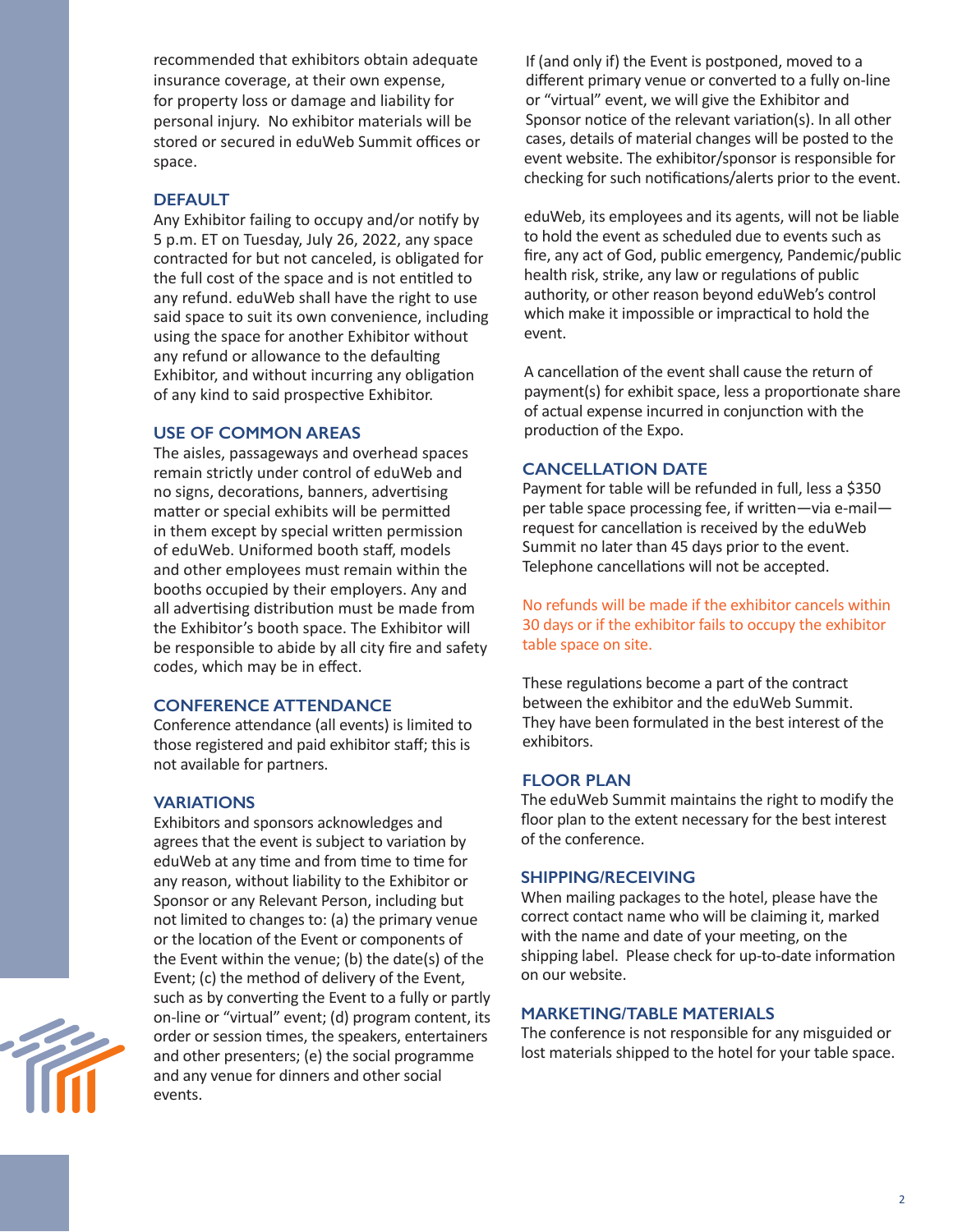#### **TRAFFIC AND ATTENDANCE**

eduWeb works to make the conference an engaging and educational environment for its attendees. Appropriate marketing and promotion of the event will be provided by eduWeb. However, eduWeb makes no guarantees of traffic flow, demographic nature, quantity or presumed quality of leads. eduWeb strongly encourages Exhibitors to market their presence at eduWeb which has been shown to favorably impact both traffic and return on investment.

## **PHOTOGRAPHY & FILMING**

Professional photographs, audio, and video will be captured during the event. Exhibit and sponsors staff hereby grant eduWeb and its representatives permission to photograph and/or record them at the Conference, and distribute (both now and in the future) the Exhibit and sponsors staff images or voices in photographs, videotapes, electronic reproductions, and audiotapes of such events and activities.

#### **EXHIBIT TABLES STAFFING**

The eduWeb Summit requests that each organization open its exhibit table on time each day and that all tables be manned with registered staff throughout the day until closing announcements have been made.

## **HOTEL PROPERTY**

Care of building and equipment: Exhibitors or their agents shall not injure or deface the walls or floors of the building, the exhibit space, or the exhibit equipment. No nails, tacks or screws shall be attached to the walls, woodwork or floor of the hotel facilities. When such damage appears, the exhibitor is liable to the Hotel management, if caused directly by exhibitor.

## **RECEPTIONS/CATERED EVENTS/ HOSPITALITY**

Meetings, receptions or catered functions must not conflict with eduWeb Summit programmed events. Invitations and company literature may only be distributed at designated exhibit space.

#### **RESTRICTIONS ON SELLING**



It is agreed that the sole purpose of contracting for exhibit space is to display and/or demonstrate equipment, supplies and/or services. Sales within the confines of the Exhibit space are prohibited.

# **FIRE REGULATIONS AND TRAFFIC MANAGEMENT**

Fire regulations and traffic management require that exhibit floor aisles be open at all times. Each exhibitor is responsible for keeping the aisles near its table free of congestion caused by demonstrations or other promotions.

#### **SECURITY**

The eduWeb Summit and/or the conference hotel does not provide security in the event and function space and any property left in the event or function space is at the sole risk of the owner. The eduWeb Digital Summit advises its exhibitors and sponsors that they are responsible for safekeeping of any property. The eduWeb Summit does not store/ retain/hold any or all exhibitor/sponsor property.

# **ADA**

Both Exhibitors and eduWeb Summit (including show management and facility) acknowledge their responsibilities under the Americans with Disabilities Act to make their tables and conference accessible to handicapped persons. Exhibitor and eduWeb shall also indemnify to hold harmless each other against cost, expense, liability, or damage which may be incident to, arise out of, or be caused by their failure to comply with the act.

## **LIABILITY**

Neither party will be responsible for any injury, loss or damage that may occur to either party's employees, property or business except if caused by acts or omissions as a result of negligence, recklessness or willful misconduct of the party or its affiliates, contractors or agents. In no event will either party be liable to the other party for any indirect, special or consequential damages of any kind.

Neither party shall be liable for failure to perform its obligations under this contract as a result of strikes, riots, war, acts of terrorism, acts of God, or any other cause beyond its control. Both parties assume full responsibility and liability for the actions of its agents, employees or independent contractors, whether acting within or without the scope of their authority and agrees to hold harmless the other party from responsibility and liability resulting directly, indirectly or jointly, from other causes that arise because of the actions or omissions of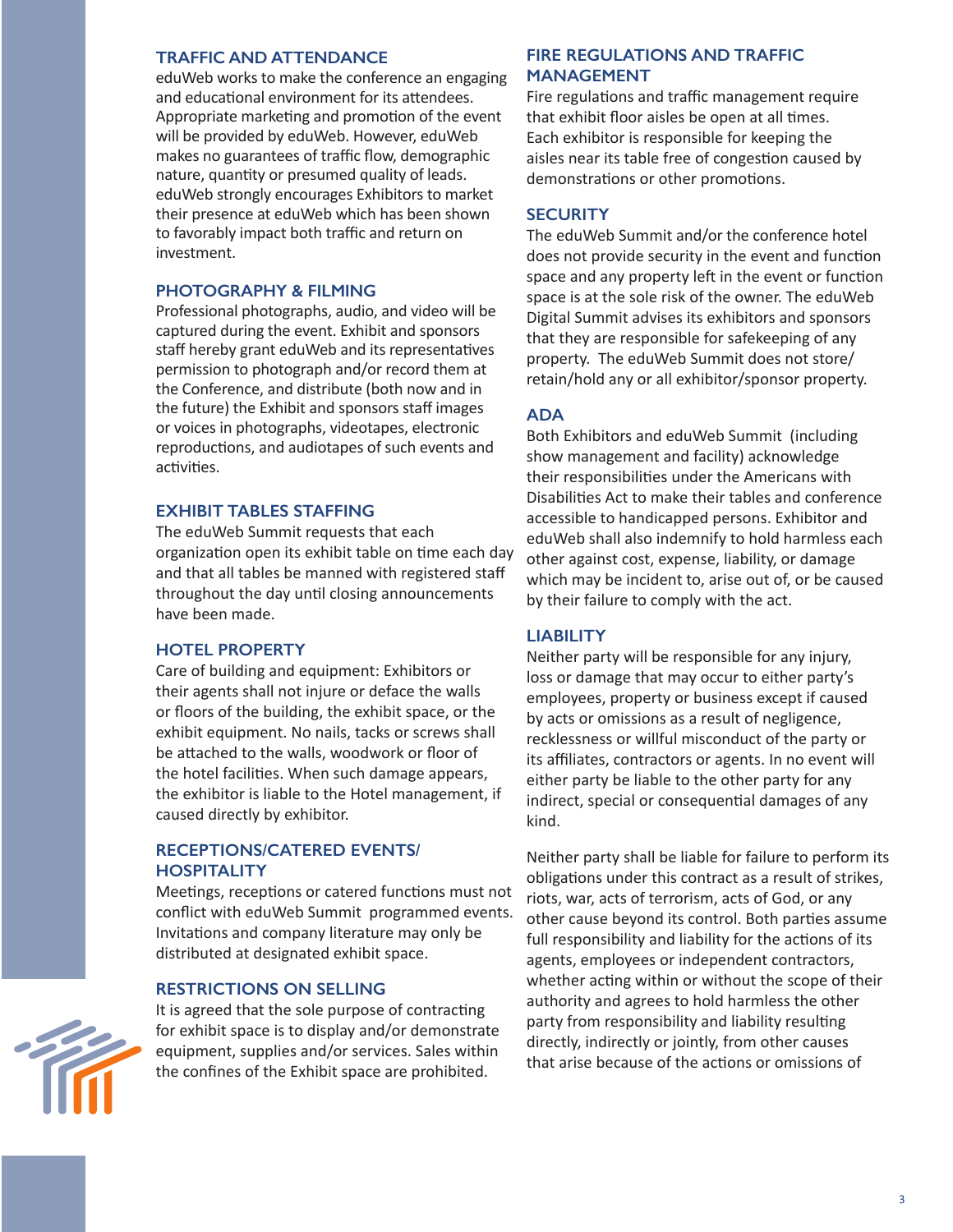the party's agents, employees or independent contractors, whether acting within or without the scope of their authority.

There is no other agreement or warranty between the exhibitor and the eduWeb Summit except as set forth in this contract. The rights of either party under this contract shall not be deemed waived except as specifically stated in writing and signed by an authorized officer of the party.

## **UNION RESTRICTIONS**

Exhibitors are required to observe all union contracts in effect between eduWeb Summit, its official contractors, the hotel, and various other organizations. eduWeb Summit, cannot take the responsibility for interference with the show caused by disputes involving union personnel and individual exhibitors.

## **CATASTROPHE**

In the event of a natural disasters, acts of god, terrorism, pandemic (outbreak of infectious diseases), severe weather (hurricane), site unavailability, or another similarly serious event, eduWeb's first commitment would be to the safety and satisfaction of our conference registrants.

In such a case, the eduWeb Summit reserves the right to postpone or cancel a conference or educational program. We would always try to reschedule the conference in question, rather than cancel outright.

Should a conference need to be rescheduled, registrant and exhibitor/sponsor fees would be transferred to a subsequent offering. Should the conference be cancelled, instead of being postponed or rescheduled, eduWeb reserves the right to credit fees towards the 2023 conference, other educational programs, or workshops offered by eduWeb within twentyfour months from the date of the cancelled event.

Fees not used within the twenty-four months from the date of issue would expire.



Please note that this policy is subject to change.

Changes will be posted on our website.

## **IMPLIED ENDORSEMENTS**

The eduWeb Summit does not endorse the programs, products, or services of the sponsoring organizations/corporations.

#### **CONFERENCE LOGO/IMAGES**

The eduWeb Summit does not permit the use of its logo, likeness or images in anyway without express written consent from the conference.

### **EXHIBITORS/SPONSORS AS PRESENTERS**

No additional discounts apply to exhibitors or sponsors who are also presenting at the event. All exhibitors or sponsors who will be presenting must register for the conference even if they are "just presenting." There are no complimentary registrations for exhibitors or sponsors staff even if they are attending just for a day and/or sitting at the table; due to hotel security policies, all exhibitor/ sponsor staff must register for the conference for any time on the floor.

#### CONFERENCE ATTENDEE LIST

If your sponsorship or exhibiting package includes an opt-in attendee registration list, the Exhibitor/ Sponsor agrees that in utilizing the eduWeb Summit attendee list, they will not disclose, transfer, duplicate, reproduce or retain any portion of the list in any form whatsoever nor will they permit any third party, agent, employee, or contractor of their respective agents and employees to do so.

The Exhibitor/Sponsor agrees that the conference attendee list provided to them from the conference shall only be used ONCE unless specifically approved in writing by the eduWeb Summit.

**Opt-In Attendee List info:** Conference attendee list with email - List provided for all conference attendees including Name, Title, Institution, Email. Attendees will need to opt-in to be included in the attendee list. Provided on or before July 12, 2022 (2-weeks prior to event date) and July 26, 2022 for any new registrations not included in the first list.

## **OUTSTANDING INVOICES**

Outstanding balances due to eduWeb as a result of previous transactions must be paid in full before exhibit space will be assigned.

NOTE: It is the Exhibitor's responsibility to cancel all other arrangements made in connection with